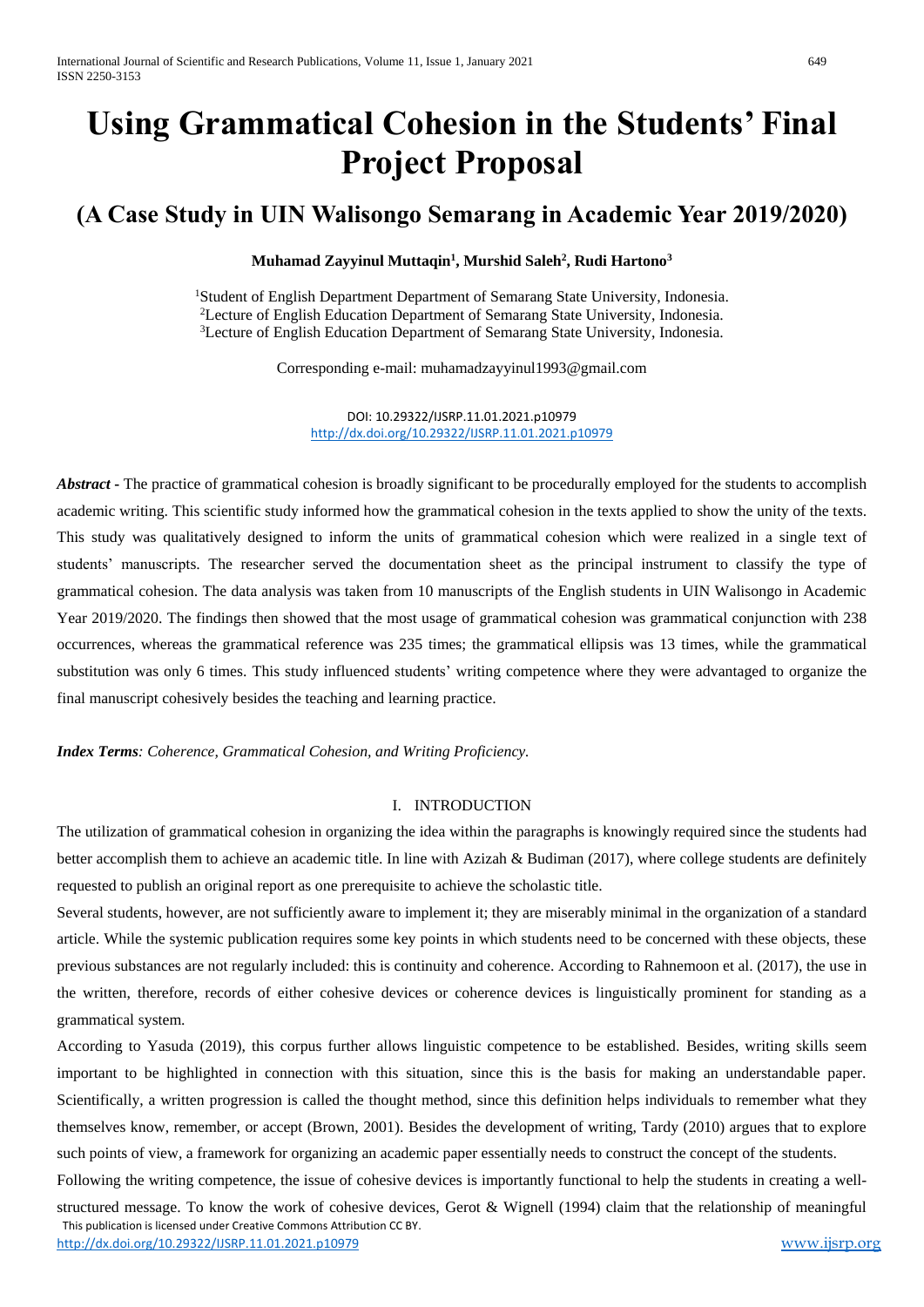information; cohesion works to help hang together a text. Also, cohesion works to achieve the perception of meaning perceived through grammatical and lexical density (Amperawaty & Warsono, 2019). Gramley & Patzold (1992) argue, on the other hand, that units of coherence affect the realization of cohesion.

Besides, the concept of rules of cohesion is often connected with the concept of connectivity: it links the surrounding clauses to reinforce the significance of the texts (Afrianto, 2017). Vice versa, a clear sign of disconnected knowledge is a sense of incoherent meaning, and it can produce meaningless messages. In this respect, the Trisnaningrum et al. (2019) analysis concludes that the importance of cohesion may represent well- structured messages.

How the texts are arranged grammatically, Halliday (2014) argues that grammatical cohesion enables to semantically link surrounding intra clauses. Trisnaningrum et al. (2019) acknowledge that the grammatical cohesive devices are one of two big cohesions that work to bind intra-clausal context; they are four types: reference, substitution, ellipsis, and conjunction. To strengthen the classification of grammatical cohesion where the units of unified devices are classified into four key components by Halliday & Hasan (1976): Reference, conjunction, ellipsis, and substitution.

Furthermore, Halliday & Hasan (1976) argue that this type of grammatical cohesion works to introduce the specific participant forward or backward, they then exemplify it into three units, the samples are as follows:

- o Personal reference: "I, me, mine, my, or we."
- o Demonstrative reference: "This, these, that, or those."
- o Comparative reference: "Better, less, or worse."

Additionally, Emilia et al. (2017) acknowledge the focus of substitution; this type serves changing of the certain words. Likely, they are three units of classification as well as those instances:

- o Nominal substitution: "There are some new tennis balls in the bag. These ones' have lost their bounce"
- o Verbal substitution: A: "Annies says that you drink too much" B: "So do you"
- o Clausal substitution: A: "Is it *going to rain*?" B: "I think *so*"

Third taxonomy is a grammatical ellipsis, the ellipsis functions trace the semantic context within written discourse, according to Bloor & Bloor (1995, as cited in Afzaal et al., 2019). The following table was the example of ellipsis:

Table 1: Framework of Ellipsis' Types

| Ellipsis | Noun    | "My kids play an awful lot of sport; both<br>(my kids) are incredibly energetic"                    |  |
|----------|---------|-----------------------------------------------------------------------------------------------------|--|
|          | Verbal  | "Have you been working?" "Yes, I have<br>(Been working)"                                            |  |
|          | Clausal | "Paul's staying for dinner, isn't he?"<br>"Is he? He didn't tell me (He was staying for<br>dinner)" |  |

The last classification of grammatical cohesion is conjunction where this part is working to relate those clausal meanings to connectivity or continuity (Afzaal et al., 2019). As Gerot & Wignel (1994) said, the system of conjunction is three minor structures, the classification is like the following table:

This publication is licensed under Creative Commons Attribution CC BY. <http://dx.doi.org/10.29322/IJSRP.11.01.2021.p10979> [www.ijsrp.org](http://ijsrp.org/)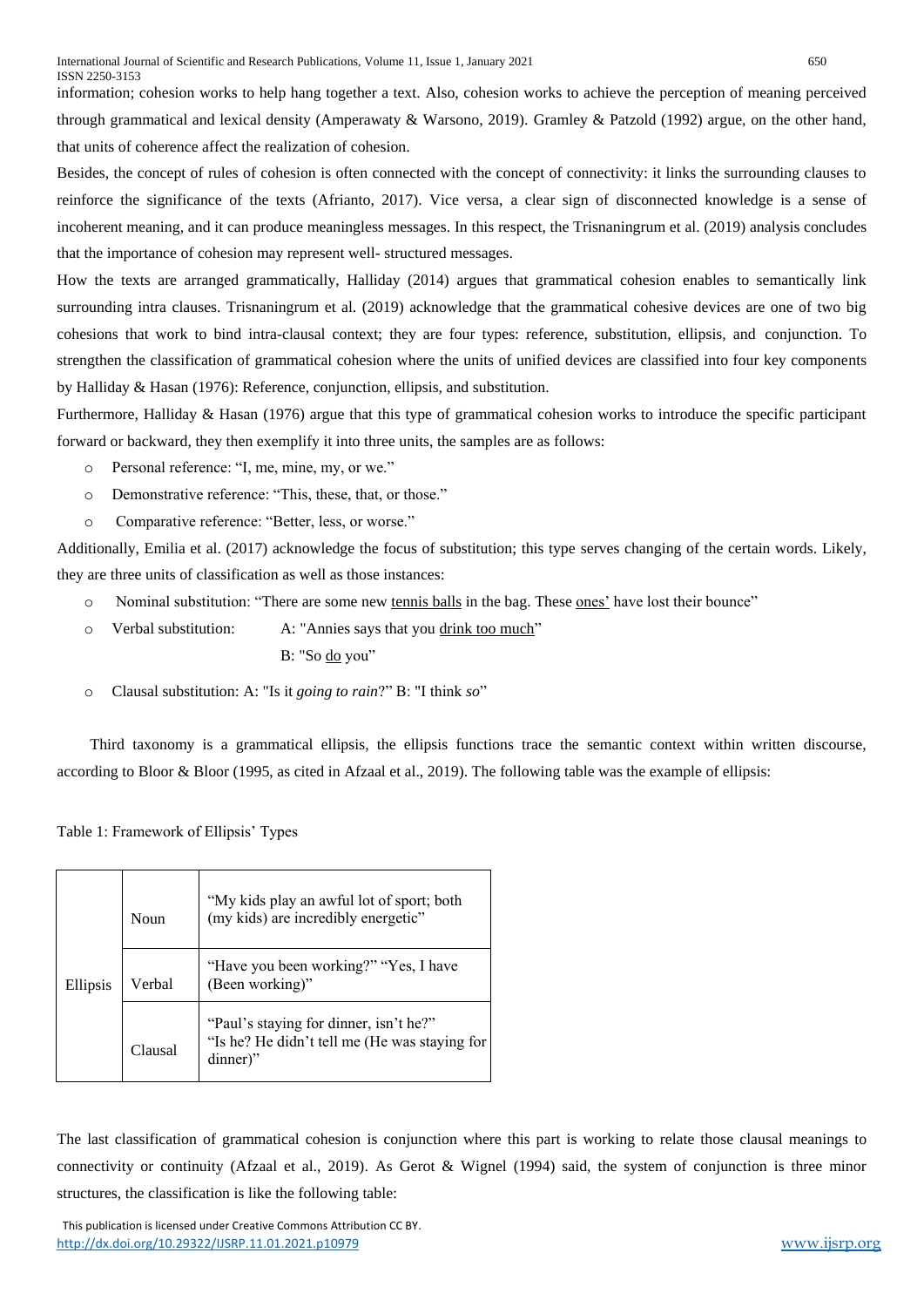Table 2: Framework of Conjunction

| Conjunc<br>tion | Additive    | And, nor, neither, moreover /<br>additionally, the other hand / for<br>example.     |  |  |
|-----------------|-------------|-------------------------------------------------------------------------------------|--|--|
|                 | Adversative | Yet, but, on the other hand, at the<br>same time / rather than, on the<br>contrary. |  |  |
|                 | Temporal    | Then, and then, next, afterward /<br>before, when, where, finally.                  |  |  |

Besides, the investigator checked the articles of both scientific journals to reinforce the principle of this study in order to deliver an authentic report. Simultaneously, they were reported how a unit of cohesive devices was used in analyzing the texts. The first publication was written by Afzaal et al. (2019). This study focused on the utilization of the types of cohesion' model applied in English newspaper texts. The writer resulted that the most occurrence was the lexical cohesion rather than grammatical usages. The second paper came from Emilia et al. (2018), this report highlighted the employment of cohesive models in analyzing an exposition text written by eleventh graders. This study qualitatively showed that all written texts typically served the units of grammatical cohesion such as reference, conjunction, and ellipsis.

To provide detailed information about how these models of the theory are for the population, both of these scientific papers were essentially checked. Those results, however, hadn't represented how significant the grammatical cohesion within the texts and didn't signify the implication in teaching and learning, especially for writing skills. This study, therefore, is proposed to serve the grammatical cohesion as the units of analysis to check the students' last proposal and its contribution to teaching writing.

#### II. RESEARCH AND COLLECTING IDEA

This thesis is qualitatively planned to be published as this study aims to provide a detailed overview of implementing grammatical models for academic publication by university students in academia. According to Creswell (2004), through the study and interpretation method, a qualitative design is used to thoroughly explain such phenomena.

In this study, the researcher aimed to provide 10 eighth-semester college students with a specific virtual mentoring in the main English Education Department at UIN Walisongo in Academic Years 2019/2020 with two cycles of schedules: 1) The orientation of academic publication and 2) the paper's virtual practice and self-construction.

After the students were trained in how to plan structured papers, they were then personally engaged in self-stimulation using the grammatical cohesion to write these academic projects. In order to get the total occurrences of the grammatical cohesion in a single text, the researcher then reviewed and analyzed those collected documents.

#### III. FINDINGS AND DISCUSSION

There were 10 articles from students where they were reviewed and tested in terms of the thematization of models. The following result showed the number of occurrences in the students' papers for each unit.

The following was the table of grammatical occurrences from students' last proposal:

Table 3: The occurrence of thematic progression in students' academic papers.

|      | The unit of grammatical cohesion |              |       |             |  |  |
|------|----------------------------------|--------------|-------|-------------|--|--|
| Text |                                  | <b>Total</b> |       |             |  |  |
|      | Ref                              | Conj         | Ellip | <b>Subs</b> |  |  |
|      |                                  |              |       |             |  |  |

 This publication is licensed under Creative Commons Attribution CC BY. <http://dx.doi.org/10.29322/IJSRP.11.01.2021.p10979> [www.ijsrp.org](http://ijsrp.org/)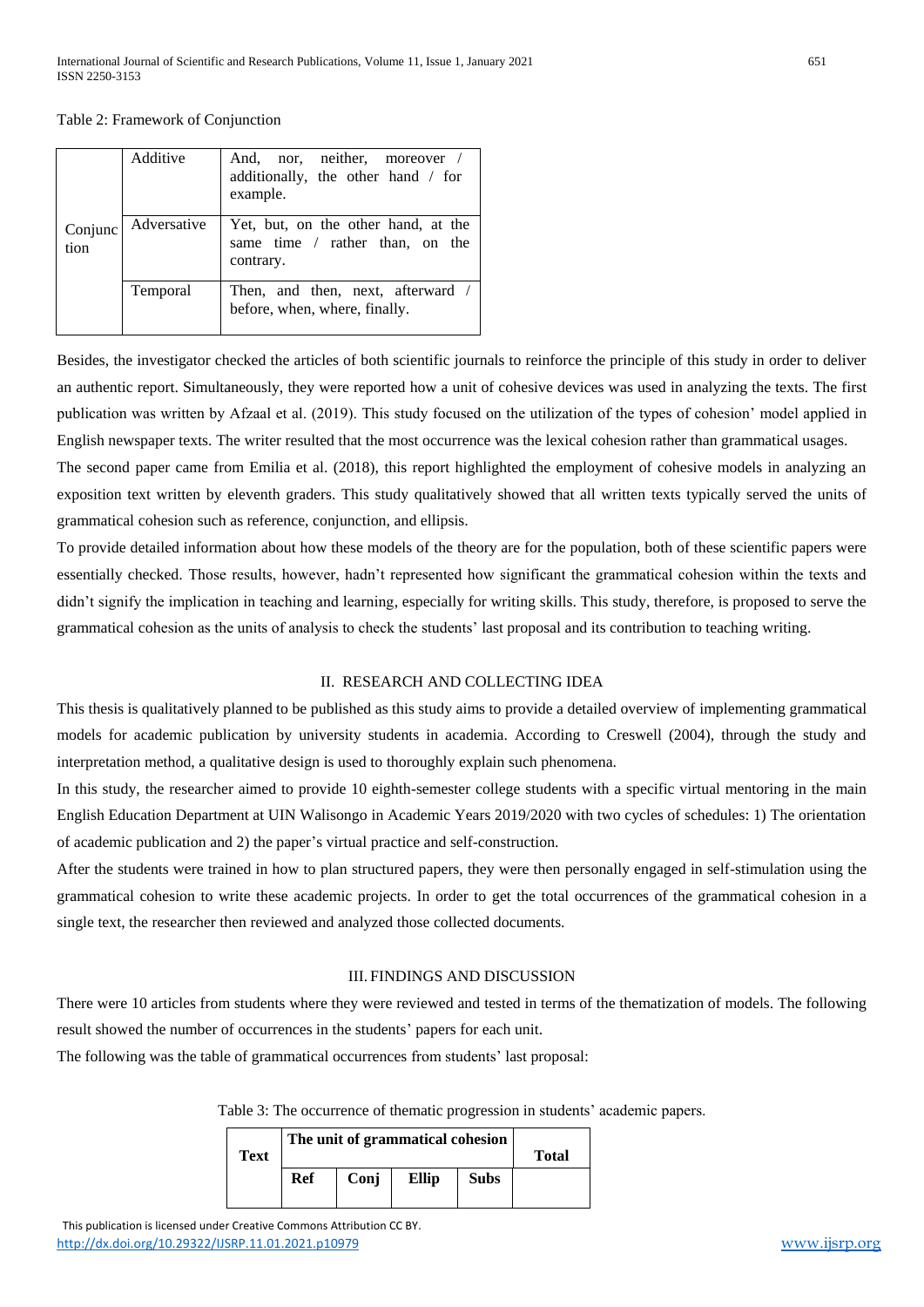| <b>Total</b>   | 235 | 238 | 13               | 6                | 493 |
|----------------|-----|-----|------------------|------------------|-----|
| 10             | 28  | 30  | $\boldsymbol{0}$ | $\boldsymbol{0}$ | 58  |
| 9              | 11  | 13  | $\boldsymbol{0}$ | $\theta$         | 24  |
| 8              | 29  | 19  | $\overline{0}$   | $\overline{2}$   | 51  |
| $\tau$         | 30  | 34  | $\boldsymbol{0}$ | $\boldsymbol{0}$ | 64  |
| 6              | 11  | 10  | $\overline{0}$   | $\theta$         | 21  |
| 5              | 10  | 19  | $\mathbf 1$      | $\boldsymbol{0}$ | 30  |
| 4              | 36  | 35  | 4                | $\mathbf{1}$     | 76  |
| 3              | 32  | 3   | 3                | $\mathbf{1}$     | 39  |
| $\overline{c}$ | 38  | 41  | $\,1$            | $\boldsymbol{0}$ | 80  |
| $\mathbf{1}$   | 10  | 34  | 4                | $\overline{2}$   | 50  |

The study available above quantitatively stated that the most numerical occurrence of grammatical conjunction applied occurred with a total of 238 occurrences. 235 occurrences were referenced and 13 occurrences were ellipses. Meanwhile, with 6 times the rate, the lowest one was substitution. In addition, the text of the final project of the students, which had a greater occurrence. In addition, the text of the final project of the students which had a higher occurrence of grammatical cohesion was text 2, whereas 493 occurrences were the entire amount of grammatical cohesion from text 1-10.

The researcher found, through text 1 of the student paper, that the most applicable unit of conjunctive mode was additive with 26 occurrences. They are 26 times; in linking the sentence in a single paragraph, the phrase "and & or" was many. However, only 6 times in this was the temporal unit that functioned to state the sequence of events or say when something occurred.

This text is then discovered both adversative and causal relations where unfortunately they were once for a unit, e.g., the term "but" was used to distinguish between the concept within the texts or between the opposite, while causal connectivity was added to personalize the cause or effect. According to the occurrence of text 1, the personal reference to announcing the shift of the backward term occurred 8 times employing the word "it, them, he, themselves." Whereas both demonstrative and comparative existed only once: the word 'those & smaller' was the word. In this text, the label of nominal ellipsis and replacement was the sign "it and another one" to replace the previous sentence. The following was a sample of text 1:

*English becomes lingua franca in international business communication between local and foreign professionals within a company. Business communication can be spoken or written. Both of them are also important keys in the trading market, but written business still represents the channel and a reliable medium for selling products or services, sending information for all utility descriptions, answer supplier or customer inquiries, doing daily activities, and other official things in correspondence between business institutions.* 

From the sample of text 2 that could reflect the cumulative occurrence of a single grammatical cohesion unit, where the reference units were 38 times, the conjunctive units were 41 times, once for the sign of ellipsis. In particular, the number of occurrences in reference taxonomy was 31 times for personal reference with an emphasis on the term "them, themselves, and they," and this was the most important realization in this text. The demonstrative reference was continued 4 times; the term "these" was used in this text to refer to something in the plural number. Then 3 times for the word "greater" there was a comparative comparison. In addition, the ellipsis substituted the previous term just once: it was "That they were." Below was the second instance:

*As globalization continues its unstopped and international transactions continue to rapidly rise, increasing other cultures is need. In this situation, understanding of intercultural communication and cross-cultural communication is much needed. Both will help an individual or social group to have good chemistry in their communication, so the goal can be reached.* 

In-Text 3, 39 minors of the conjunctive units were defined by the researcher as the most common occurrence in this document with 32 additive types of the 'And & or' conjunction. Whereas the continuity of both adversative and causal was 3 times, once for

 This publication is licensed under Creative Commons Attribution CC BY. <http://dx.doi.org/10.29322/IJSRP.11.01.2021.p10979> [www.ijsrp.org](http://ijsrp.org/)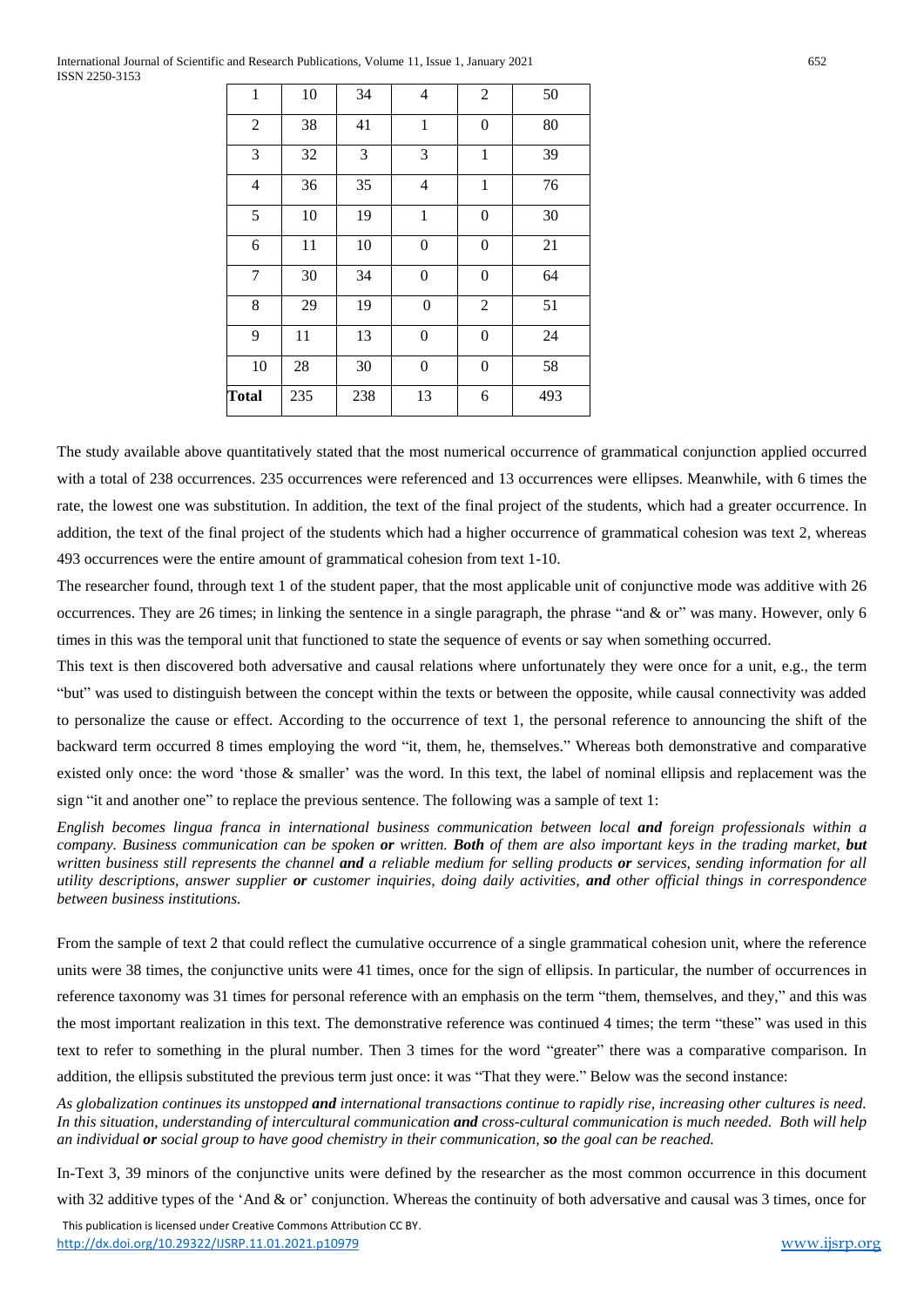International Journal of Scientific and Research Publications, Volume 11, Issue 1, January 2021 653 ISSN 2250-3153 temporal conjunction. Also, this paper comprised 26 reference occurrences classifying 19 personal references, 3 demonstrative reference occurrences, and 4 comparative reference existences. Mostly, this reference applied to the word "they & it" while "these" belonged to the demonstrative reference phrase. "The clausal ellipsis was 3 times to minimize a repetition, e.g., the "it is" clause as an ellipse. The instance was as follows:

*English in Indonesia gets to be the first foreign language that has got to be instructed as an obligatory subject in school. English has four skills; listening, speaking, reading and writing and with three components; vocabulary, grammar, and pronunciation. taught integrated into the school then the students will have good English proficiency either written or spoken language. But for most learners, speaking is the most important one to learn and mastered because they want to employ English as a tool in global communication. According to Davin, "Mastering the art of speaking is the single most important aspect of learning a second language, and success is measured in terms of the ability to carry out a conversation in the language*".

Student draft number 4 verified that, as the researcher discovered, the reference units were the most common occurrence in this text. The personal reference as identified by the investigator was 25 times, while the demonstrative reference was 6 times. Whereas in this students' final project, comparative comparison occurred 5 times. Among these reference units, the main occurrence in this text with the word "they  $\&$  it" was a personal reference. The conjunction was the second number that functioned to connect the lines of sentences. This grammatical cohesion aspect has occurred 35 times through additive (18 times), adversative (8 times), causal (3 times), and temporal (3 times) cohesion (6 times). Usually, this paper used the conjunctive style "and & or" to connect the texts as a major point of the writer's attention. In this area, the researcher also found both ellipsis and substitution to reduce the repetition of the text. Specifically, for verbal ellipsis and once for both nominal and clausal ellipsis, ellipsis occurred twice. The sample was as follows:

*In Indonesia, English is a foreign language learned by students in every grade of educational institutions, start from kindergarten school until university. Although they learn English from the early age, it does not mean that it will be easy. In fact, some previous research showed that students, even teachers, in teaching and learning English experienced many difficulties*

Also, in draft 5, the researcher found 19 occurrences for conjunction, 10 occurrences for reference units, and twice for ellipsis. The conjunctive modes in this text were 16 existences with the population of the word "and  $\&$  or," according to draft 5. The causal conjunction then occurred only once in this paper, while the temporal conjunction occurred twice. The sample was as follows:

*There were a lot of language variations that have been examined and (they have) become a theory. One of them is language variety that needs to be explored by researcher. One of the language variety is a difference of language that used by men and woman. This variety is called by men's language variety and woman's language variety. In addition, the Woman tends to use feminin language , and men tend to use masculine language.* 

Those samples were number by number presented to give an explanation of which units of grammatical cohesion were entirely employed by the students. In addition to the pedagogical contribution, each of the grammatical types was functional useful to tie the single message to entire paragraphs. Also, the realization of the grammatical cohesion in teaching writing is extremely helpful to cohesively guide the writers in structuring the message

#### IV.CONCLUSION

In this section, the researcher could summarize that these manuscripts were significantly unified with structuring the ideas resulted from the use of grammatical cohesion. The research data comprised 10 documents collected by UIN Walisongo college students. In the compositions of the students, the event of units of the linguistic union was completely from text 1 to message 10 was 493 events. This kind of syntactic attachment was the most common in the reports of the students, e.g., the words "And, or, but" were used linguistically in several ways to connect both simple and total.